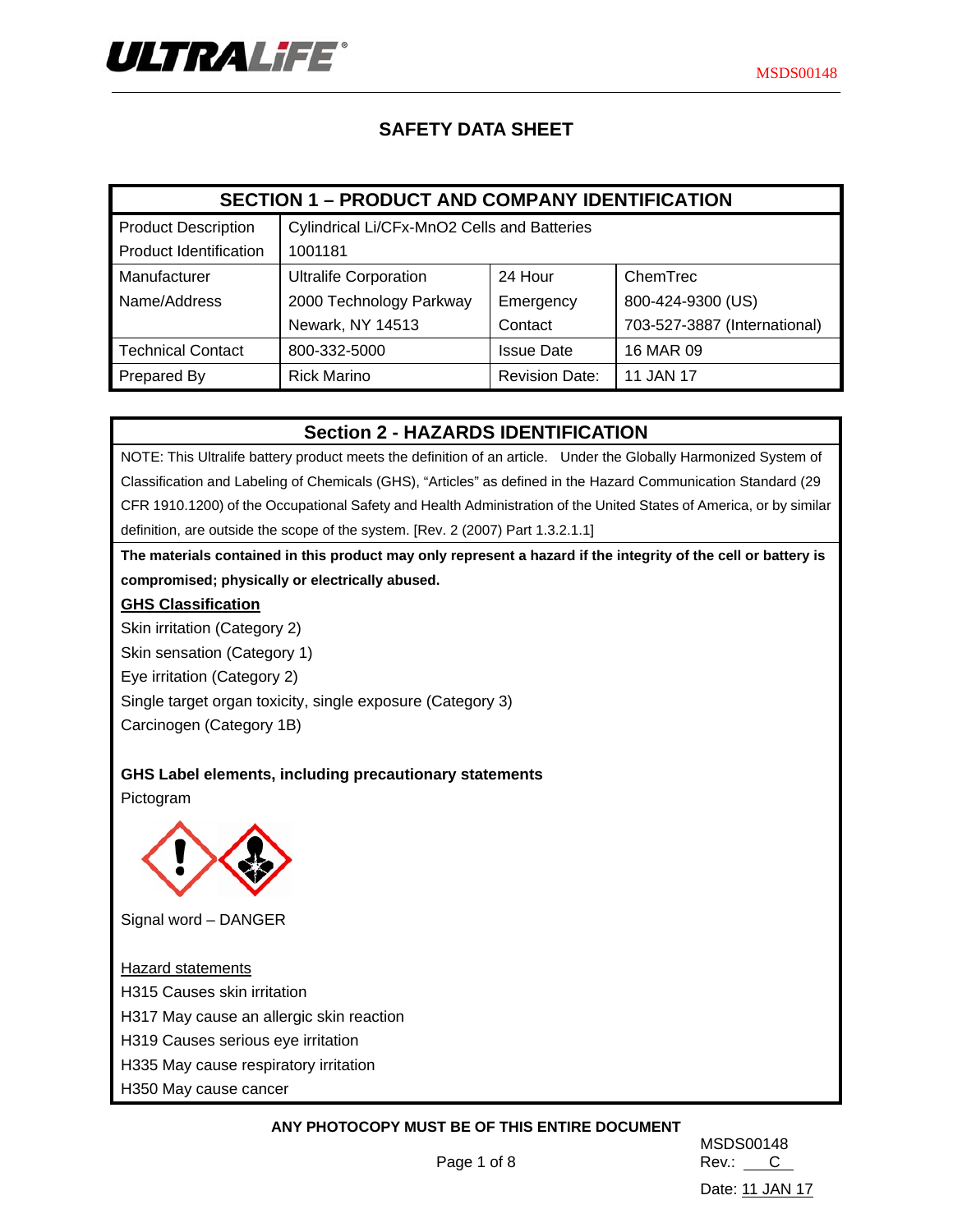

#### Precautionary statements

P280 Wear protective gloves/protective clothing/eye protection/face protection.

P312 Call a POISON CENTER or doctor/physician if you feel unwell.

P302 + P350 IF ON SKIN: gently wash with plenty of soap and water.

P301 + P330 + P331 IF SWALLOWED: rinse mouth, DO NOT induce vomiting.

P304 + P340 IF INHALED: Move person to fresh air and keep comfortable for breathing.

P305 + P351 + P338 IF IN EYES: Rinse cautiously with water for several minutes.

P362 + P352 Take off contaminated clothing and wash before re-use.

P501 Dispose of contents/container in accordance with local/national regulations.

### **WHMIS Classification**

D2A Very toxic material causing other toxic effects

**Carcinogen** 

D2B Toxic material causing other toxic effects

Moderate skin irritant

Skin sensitizer

Moderate respiratory irritant

Moderate eye irritant

### **OSHA Classification**

Hazardous

### **HMIS Classification**

Health Hazard: 2 Chronic Hazards: 0

Flammability: 2

Physical Hazards: 0

### **Additional Notes:**

- Do not open or disassemble.
- Do not expose to fire or open flame.
- Do not mix with batteries of varying sizes, chemistries or types.
- Do not puncture, deform, incinerate or heat above  $85^{\circ}$ C (185 $^{\circ}$ F).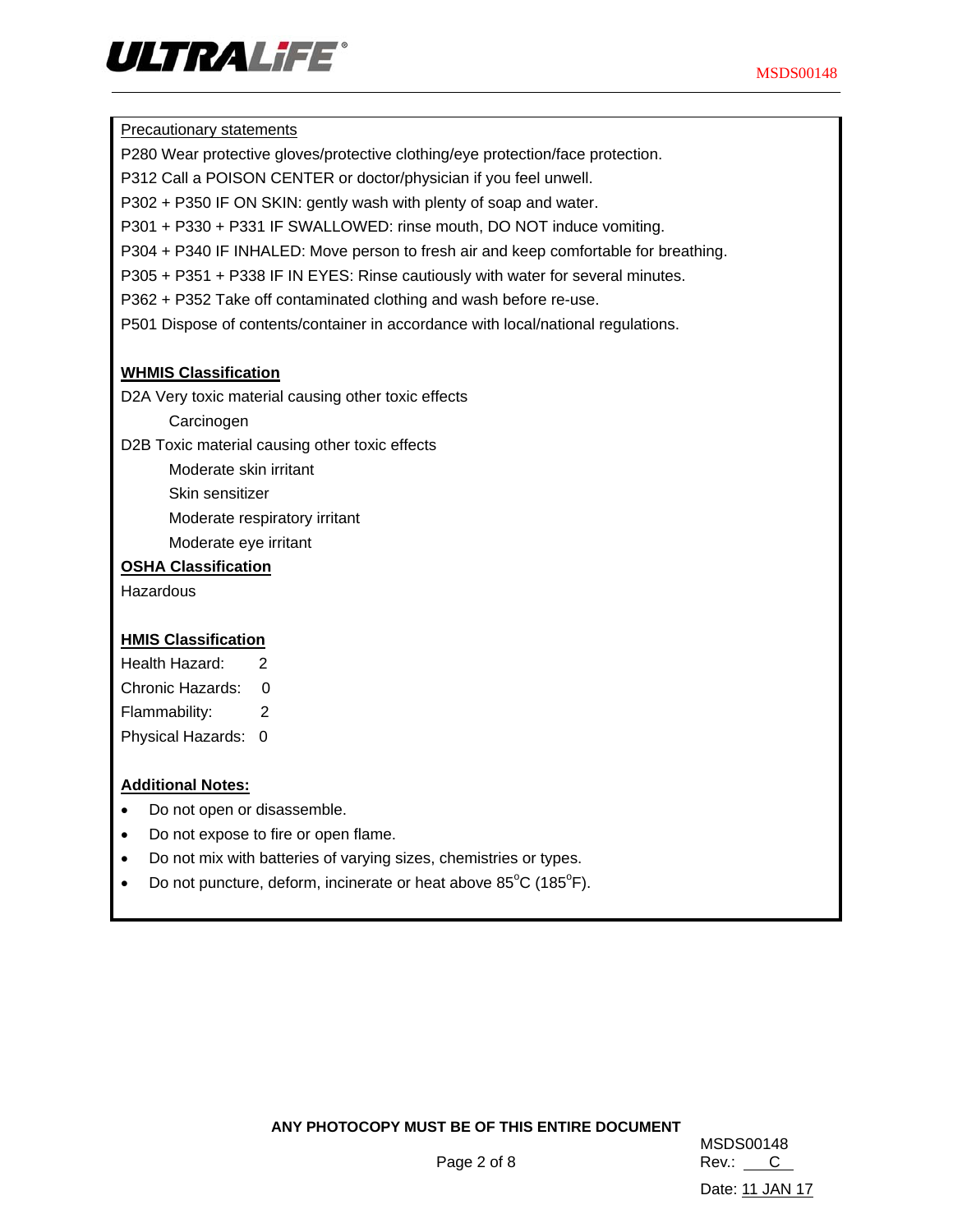| <b>SECTION 3 - COMPOSITION - INGREDIENTS INFORMATION</b>                                        |                   |                      |           |  |  |  |
|-------------------------------------------------------------------------------------------------|-------------------|----------------------|-----------|--|--|--|
| Under normal use conditions, cells and batteries do not emit hazardous or regulated substances. |                   |                      |           |  |  |  |
| Component                                                                                       | <b>CAS Number</b> | <b>EINECS Number</b> | % by Wt.  |  |  |  |
| Manganese Dioxide, MnO <sub>2</sub>                                                             | 1313-13-9         | 215-202-6            | $25 - 45$ |  |  |  |
| Carbon Monofluoride, (CFx)n                                                                     | 51311-17-2        | 257-131-3            | $8 - 20$  |  |  |  |
| Lithium Metal, Li                                                                               | 7439-93-2         | 231-102-5            | $3 - 4$   |  |  |  |
| Propylene Carbonate, $C_4H_6O_3$                                                                | 108-32-7          | 203-572-1            | $4 - 5$   |  |  |  |
| Ethylene Glycol Dimethyl Ether<br>$(1,2$ -Dimethoxyethane), $C_4H_{10}O_2$                      | $110 - 71 - 4$    | 203-794-9            | $3 - 4$   |  |  |  |
| Tetrahydrofuran, C <sub>4</sub> H <sub>8</sub> O                                                | 109-99-9          | 203-726-8            | $3 - 4$   |  |  |  |
| Lithium Perchlorate, LiCIO <sub>4</sub>                                                         | 7791-03-9         | 232-237-2            | $1 - 3$   |  |  |  |
| Depending an product configuration companents used to coopmble bottomy poeks (e.g. boughase     |                   |                      |           |  |  |  |

Depending on product configuration, components used to assemble battery packs (e.g. housings, electronic components and wiring) may contain additional hazardous materials, such as lead solder.

|                     | <b>SECTION 4 - FIRST AID MEASURES</b>                                                           |  |  |  |  |  |  |
|---------------------|-------------------------------------------------------------------------------------------------|--|--|--|--|--|--|
| Inhalation          | Avoid inhaling any vented gases.<br>$\bullet$                                                   |  |  |  |  |  |  |
|                     | Remove to fresh air immediately.                                                                |  |  |  |  |  |  |
|                     | If breathing is difficult, seek emergency medical attention.                                    |  |  |  |  |  |  |
| Ingestion           | Consult a physician or local poison control center immediately                                  |  |  |  |  |  |  |
| <b>Skin Contact</b> | Exposure to materials from a ruptured or otherwise damaged cell or battery may<br>$\bullet$     |  |  |  |  |  |  |
|                     | cause skin irritation.                                                                          |  |  |  |  |  |  |
|                     | Flush immediately with water and wash affected area with soap and water.<br>$\bullet$           |  |  |  |  |  |  |
| Eye Contact         | Exposure to materials from a ruptured or otherwise damaged cell or battery may<br>$\bullet$     |  |  |  |  |  |  |
|                     | cause eye irritation.                                                                           |  |  |  |  |  |  |
|                     | Flush immediately with copious amounts of water for at least 15 minutes; consult a<br>$\bullet$ |  |  |  |  |  |  |
|                     | physician immediately.                                                                          |  |  |  |  |  |  |

|                     | <b>SECTION 5 - FIRE FIGHTING MEASURES</b>                                                  |  |  |  |  |  |  |  |
|---------------------|--------------------------------------------------------------------------------------------|--|--|--|--|--|--|--|
| Extinguishing       | Copious amounts of cold water or water-based foam may be used to cool burning<br>$\bullet$ |  |  |  |  |  |  |  |
| Media               | cells or batteries. Do not use warm or hot water.                                          |  |  |  |  |  |  |  |
|                     | A carbon dioxide $(CO_2)$ extinguisher is also effective.<br>$\bullet$                     |  |  |  |  |  |  |  |
|                     | For fires involving exposed, raw lithium metal (characterized by deep red flames),<br>٠    |  |  |  |  |  |  |  |
|                     | use only metal (Class D) fire extinguishers.                                               |  |  |  |  |  |  |  |
|                     | Do not use Halon type extinguishing material.<br>٠                                         |  |  |  |  |  |  |  |
| <b>Special Fire</b> | Use a positive pressure self-contained breathing apparatus (SCBA) if cells or<br>$\bullet$ |  |  |  |  |  |  |  |
| Fighting            | batteries are involved in a fire.                                                          |  |  |  |  |  |  |  |
| Procedures          | Full fire fighting protective clothing is necessary.<br>$\bullet$                          |  |  |  |  |  |  |  |
|                     | During water application, caution is advised as burning pieces of flammable<br>٠           |  |  |  |  |  |  |  |
|                     | particles may be ejected from the fire.                                                    |  |  |  |  |  |  |  |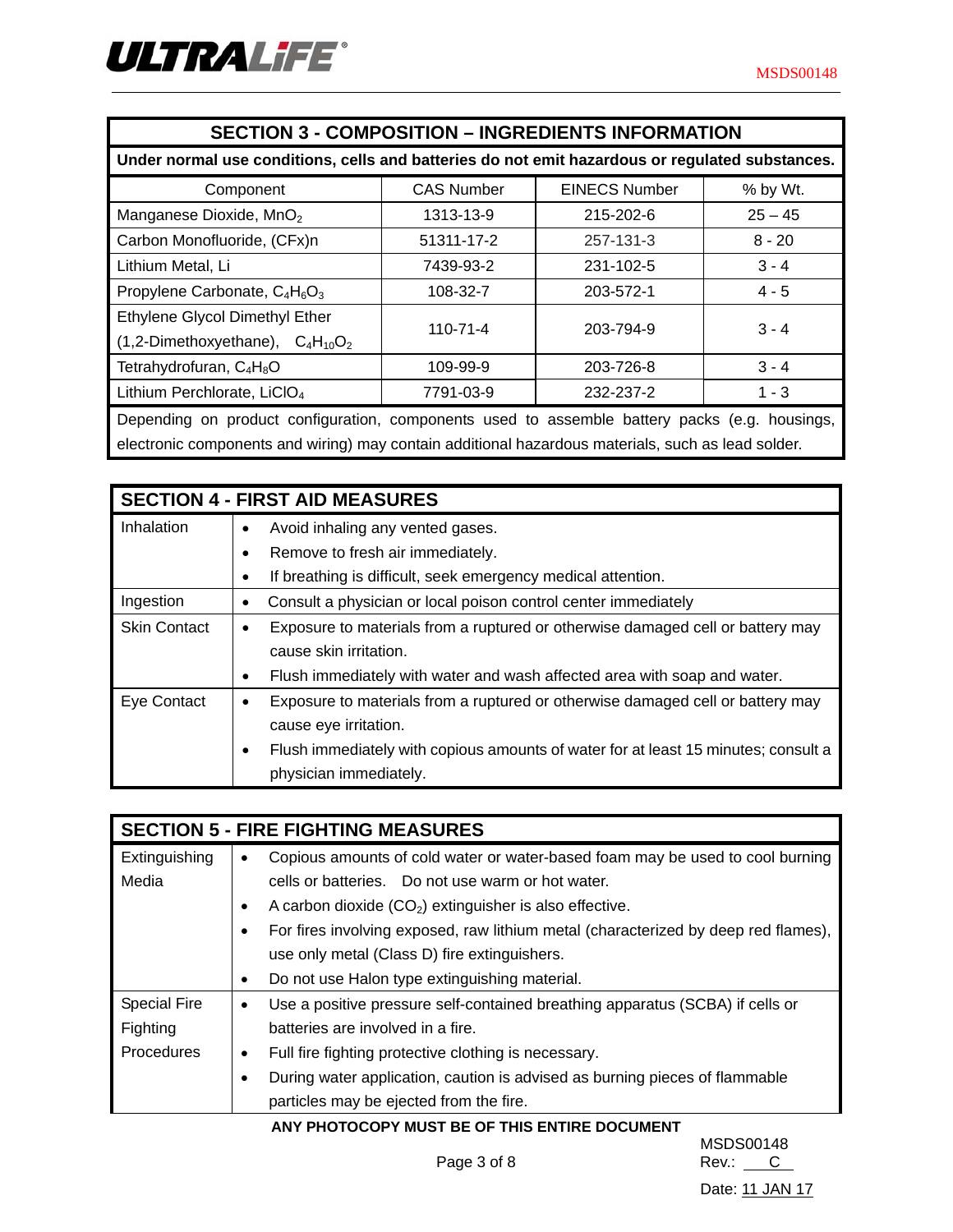

Unusual Fire and Explosion Hazard

 Cells or batteries that are damaged, opened or exposed to excessive heat/fire may flame or leak potentially hazardous organic vapors.

# **SECTION 6 - ACCIDENTAL RELEASE MEASURES**

- In the event a cell or battery is crushed; releasing its contents, rubber gloves must be used to handle all battery components.
- Avoid inhalation of any vapors that may be emitted.
- Damaged batteries that are not hot or burning should be placed in a sealed plastic bag or container.

|                                                          | <b>SECTION 7 - HANDLING AND STORAGE</b>                                                                                                                                                                                                                                                                                                                                                                                                                                                                                                                                                                                                                                                                                                                                                                                                                 |
|----------------------------------------------------------|---------------------------------------------------------------------------------------------------------------------------------------------------------------------------------------------------------------------------------------------------------------------------------------------------------------------------------------------------------------------------------------------------------------------------------------------------------------------------------------------------------------------------------------------------------------------------------------------------------------------------------------------------------------------------------------------------------------------------------------------------------------------------------------------------------------------------------------------------------|
| Precautions for<br>Safe Handling                         | Batteries are not designed to be recharged. Charging a primary cell or battery<br>$\bullet$<br>may result in electrolyte leakage and/or cause the cell or battery to flame.<br>Never disassemble a battery or bypass any safety device.<br>$\bullet$<br>More than a momentary short circuit will cause temporary battery voltage<br>$\bullet$<br>loss until the battery is subjected to a charge. Batteries with fuses will no<br>longer be functional after being shorted.<br>Extended short-circuiting creates high temperatures in the cell.<br>$\bullet$<br>High temperatures can cause burns in skin or cause the cell to flame.<br>$\bullet$<br>Avoid reversing battery polarity within the battery assembly. To do so may<br>$\bullet$<br>cause cell to flame or to leak.<br>Note: Contains a perchlorate material - special handling may apply. |
|                                                          | See www.dtsc.ca.gov/hazardouswaste                                                                                                                                                                                                                                                                                                                                                                                                                                                                                                                                                                                                                                                                                                                                                                                                                      |
| Conditions for<br>Safe Storage<br>and<br>Incompatibility | Batteries should be separated from other materials and stored in a<br>$\bullet$<br>non-combustible, well ventilated structure with sufficient clearance between<br>walls and battery stacks. Do not place batteries near heating equipment,<br>nor expose to direct sunlight for long periods.<br>Do not store batteries above 85°C (185°F) or below -20°C (-4°F). Store<br>$\bullet$<br>batteries in a cool (below $25^{\circ}$ C (77 $^{\circ}$ F)), dry area that is subject to little<br>temperature change. Elevated temperatures can result in reduced battery<br>service life. Battery exposure to temperatures in excess of 130°C (266°F)<br>will result in the battery venting flammable liquid and gases.<br>Do not store batteries in a manner that allows terminals to short circuit.                                                       |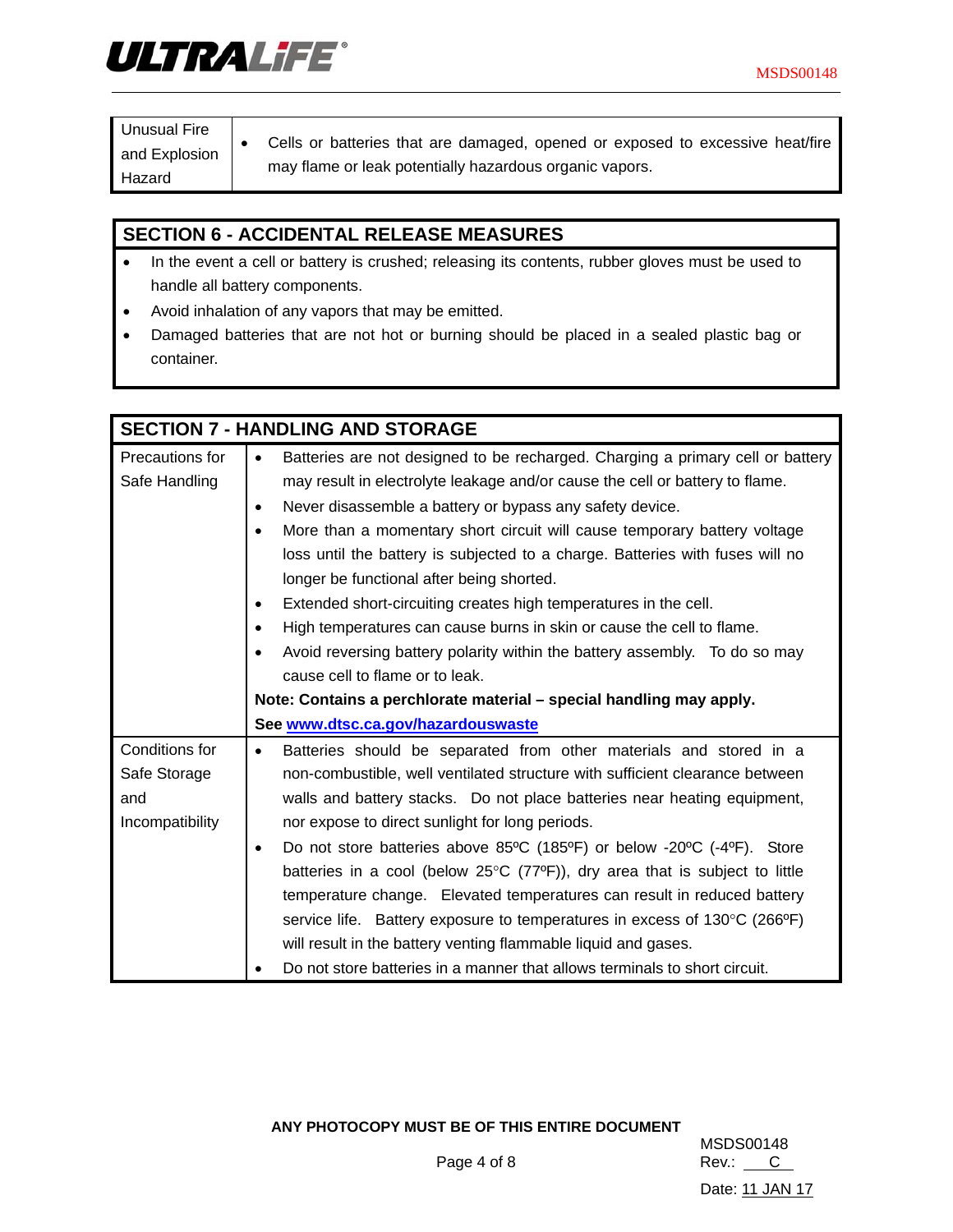

| <b>SECTION 8 - EXPOSURE CONTROLS / PERSONAL PROTECTION</b> |                                                                                           |  |  |  |  |  |
|------------------------------------------------------------|-------------------------------------------------------------------------------------------|--|--|--|--|--|
| Engineering                                                | Under conditions of normal use, batteries do not emit hazardous or regulated<br>$\bullet$ |  |  |  |  |  |
| Controls and                                               | substances.                                                                               |  |  |  |  |  |
| <b>Work Practices</b>                                      | No engineering controls are required for handling batteries that have not been<br>٠       |  |  |  |  |  |
|                                                            | damaged.                                                                                  |  |  |  |  |  |
| Personal                                                   | Personal protective equipment for damaged batteries should include chemical<br>٠          |  |  |  |  |  |
| Protective                                                 | resistant gloves and safety glasses.                                                      |  |  |  |  |  |
| Equipment                                                  | In the event of a fire, SCBA should be worn along with thermally protective outer<br>٠    |  |  |  |  |  |
|                                                            | garments.                                                                                 |  |  |  |  |  |

| <b>SECTION 9 - PHYSICAL AND CHEMICAL PROPERTIES</b> |                          |                                  |                |  |  |  |  |  |
|-----------------------------------------------------|--------------------------|----------------------------------|----------------|--|--|--|--|--|
| Appearance                                          | Cylindrical cell or pack | UEL/LEL                          | Not Applicable |  |  |  |  |  |
| Odor                                                | None                     | Vapor Pressure                   | Not Applicable |  |  |  |  |  |
| <b>Odor Threshold</b>                               | Not Applicable           | Vapor Density                    | Not Applicable |  |  |  |  |  |
| pH                                                  | Not Applicable           | <b>Relative Density</b>          | Not Available  |  |  |  |  |  |
| <b>Melting Point</b>                                | Not Available            | Solubility                       | Not Applicable |  |  |  |  |  |
| <b>Boiling Point</b>                                | Not Available            | <b>Partition Coefficient</b>     | Not Applicable |  |  |  |  |  |
| <b>Flash Point</b>                                  | Not Applicable           | Auto-ignition Temperature        | Not Available  |  |  |  |  |  |
| <b>Evaporation Rate</b>                             | Not Applicable           | <b>Decomposition Temperature</b> | Not Available  |  |  |  |  |  |
| Flammability                                        | Not Applicable           | Viscosity                        | Not Applicable |  |  |  |  |  |

| <b>SECTION 10 - STABILITY AND REACTIVITY</b> |                                                                                           |  |  |  |  |
|----------------------------------------------|-------------------------------------------------------------------------------------------|--|--|--|--|
| Stability:                                   | <b>Stable</b>                                                                             |  |  |  |  |
| Hazardous Polymerization:                    | Will Not Occur                                                                            |  |  |  |  |
| Conditions to Avoid:                         | Prolonged overcharging and/or overheating.                                                |  |  |  |  |
|                                              | It is not recommended that this product be stored above 60 $\degree$ C (140 $\degree$ F). |  |  |  |  |
| Hazardous Decomposition:                     | Carbon Monoxide (CO), and Hydrogen Fluoride (HF)                                          |  |  |  |  |
| Reactivity:                                  | Damaged non-discharged batteries contain elemental Lithium that is                        |  |  |  |  |
|                                              | water reactive. This reaction gives off heat and hydrogen gas                             |  |  |  |  |

# **SECTION 11 – TOXICOLOGICAL INFORMATION**

- No toxicological impacts are expected under normal use conditions.
- The electrolytes contained in this cell or battery can irritate eyes with any contact.
- Prolonged contact of electrolytes with lung tissue, skin or mucous membranes may cause irritation.
- Detailed information regarding sensitization, carcinogenicity, mutagenicity or reproductive toxicity related to internal cell or battery components has not been included in this document.

 $\bullet$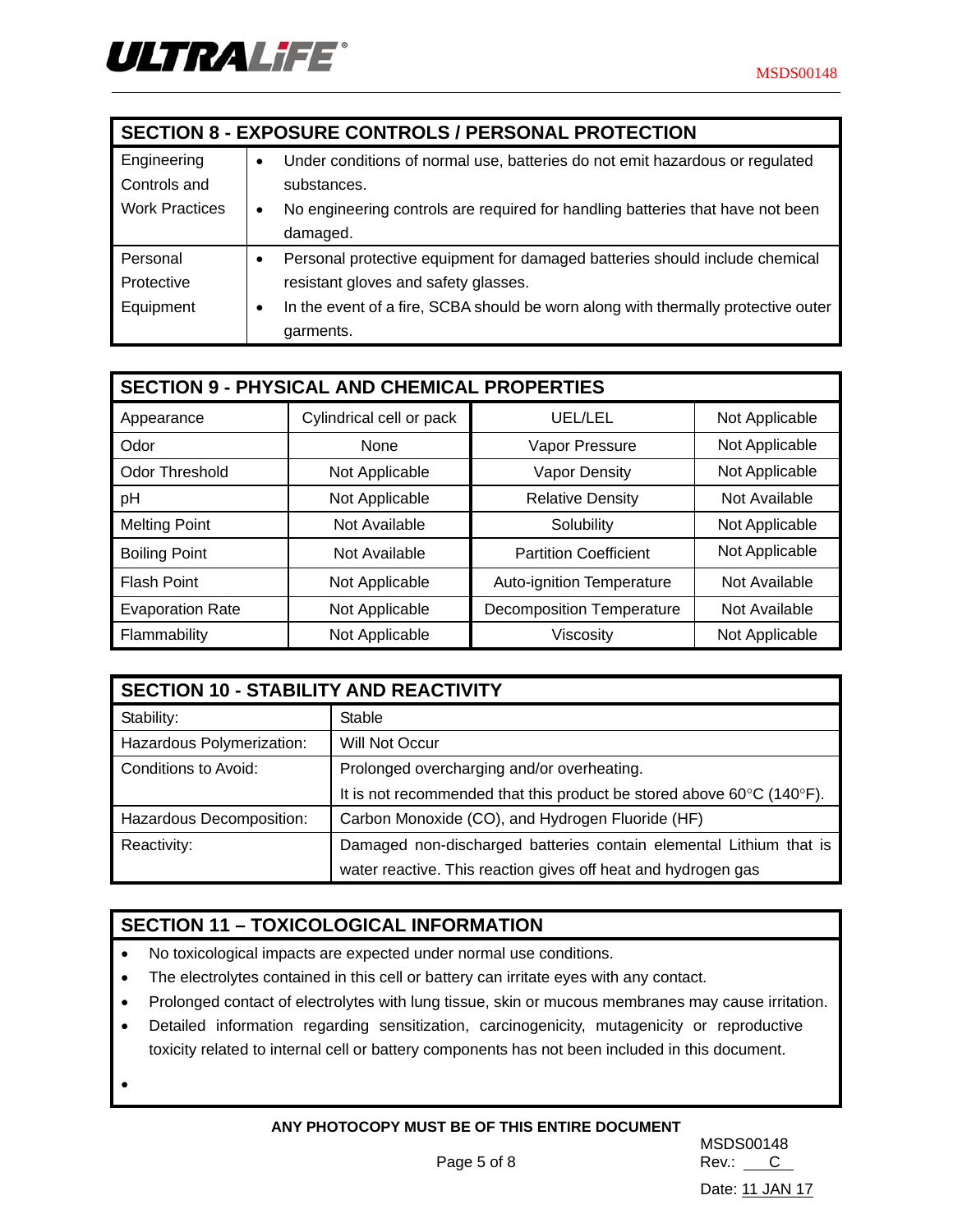

| <b>Carcinogen References</b> |                                    |     |  |  |  |  |  |
|------------------------------|------------------------------------|-----|--|--|--|--|--|
|                              | National Toxicology Program (NTP): | Yes |  |  |  |  |  |
|                              | 2. IARC Monographs:                | No  |  |  |  |  |  |
| 3.                           | OSHA:                              | No  |  |  |  |  |  |

## **SECTION 12 – ECOLOGICAL INFORMATION**

- No ecological impacts expected under normal use conditions.
- Information on the ecological impact of internal cell or battery components has not been included in this document.

### **SECTION 13 - DISPOSAL CONSIDERATIONS**

Do not dispose in fire. Battery disposal regulations vary on national, state/provincial and local bases. **Disposal must be conducted in accordance with the applicable regulations.**

**These batteries contain recyclable materials and recycling is encouraged over disposal.** 

## **SECTION 14 - TRANSPORTATION INFORMATION**

Ultralife's lithium metal primary cells and batteries and lithium-ion cells and batteries are classified and regulated as Class 9 dangerous goods (also known as "hazardous materials" in the United States) by the International Civil Aviation Organization (ICAO), International Air Transport Association (IATA), International Maritime Organization (IMO) and many government agencies such as the U.S. Department of Transportation (DOT). These organizations and agencies publish regulations that contain detailed packaging, marking, labeling, documentation, and training requirements that must be followed when offering (shipping) Ultralife's cells and batteries for transportation. **However, small cells and batteries are not subject to certain provisions of the regulations (e.g. Class 9 labeling and UN specification packaging) if they meet specific requirements**. The regulations are based on the UN Recommendations on the Transport of Dangerous Goods Model Regulations and the UN Manual of Tests and Criteria. **These regulations also apply to shipments of cells and batteries that are packed with or contained in equipment.** Failure to comply with these regulations can result in substantial civil or criminal penalties.

The dangerous goods regulations require that each cell and battery design be subject to tests contained in Section 38.3 of the UN Manual of Tests and Criteria prior to being offered for transport..

**Approved, production level cells and batteries manufactured and assembled by Ultralife have been tested to Section 38.3 of the UN Manual of Tests and Criteria and passed T1 through T8.** 

Batteries or battery packs constructed by other parties using Ultralife's cells must be subjected to the tests contained in Section 38.3 of the UN Manual of Tests and Criteria.

### **Important Note Regarding Prototype Cells and Batteries**

Ultralife Corporation is permitted to ship prototype cells and batteries as Class 9 hazardous materials/dangerous goods in accordance with the requirements contained in a competent authority approval; provided by the US Department of Transportation. Recipients of these shipments are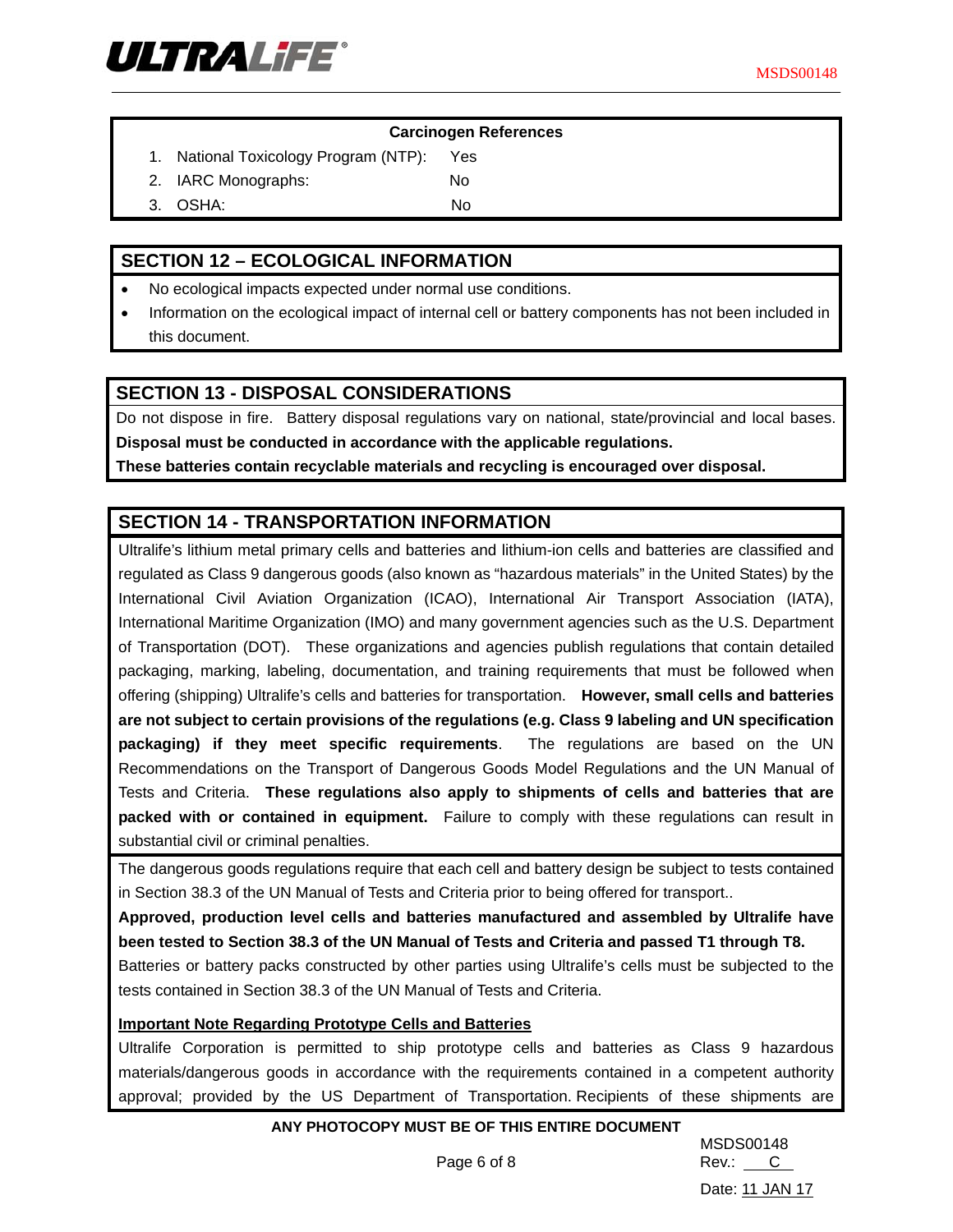

prohibited from reshipping unless they have received a similar approval from the governing Competent Authority.

|                                                              |       |                                 |   |           | <b>SECTION 14 - TRANSPORTATION INFORMATION (continued)</b>                  |   |                                                               |  |
|--------------------------------------------------------------|-------|---------------------------------|---|-----------|-----------------------------------------------------------------------------|---|---------------------------------------------------------------|--|
| Air, Sea and Surface Classification                          |       |                                 |   |           | UN 3090, Lithium metal batteries                                            |   |                                                               |  |
|                                                              |       |                                 |   |           |                                                                             |   | UN 3091, Lithium metal batteries, contained in equipment      |  |
|                                                              |       |                                 |   |           |                                                                             |   | UN 3091, Lithium metal batteries, packed with equipment       |  |
| <b>IATA Packaging Guidance</b>                               |       |                                 |   |           |                                                                             |   |                                                               |  |
| <b>UN3090</b>                                                |       | <b>Lithium Metal Batteries:</b> |   |           |                                                                             |   |                                                               |  |
|                                                              |       |                                 |   |           | PI968 Section IA Cells with a lithium metal content in excess of 1 gram and |   |                                                               |  |
|                                                              |       |                                 |   |           |                                                                             |   | batteries with a lithium metal content in excess of 2 grams.  |  |
|                                                              |       | Section IB                      |   |           |                                                                             |   | Cells with a lithium metal content not more than 1 gram and   |  |
|                                                              |       |                                 |   |           |                                                                             |   | batteries with a lithium metal content not more than 2 grams. |  |
|                                                              |       | Section II                      |   |           |                                                                             |   | Cells with a lithium metal content not more than 1 gram and   |  |
|                                                              |       |                                 |   |           |                                                                             |   | batteries with a lithium metal content not more than 2 grams. |  |
|                                                              |       |                                 |   |           | UN3091 Lithium Metal Batteries contained in Equipment:                      |   |                                                               |  |
|                                                              |       | PI970 Section I                 |   |           | Cells with a lithium metal content in excess of 1 gram and                  |   |                                                               |  |
|                                                              |       |                                 |   |           |                                                                             |   | batteries with a lithium metal content in excess of 2 grams.  |  |
|                                                              |       | Section II                      |   |           |                                                                             |   | Cells with a lithium metal content not more than 1 gram and   |  |
|                                                              |       |                                 |   |           |                                                                             |   | batteries with a lithium metal content not more than 2 grams  |  |
|                                                              |       |                                 |   |           | Lithium Metal Batteries packed with equipment:                              |   |                                                               |  |
|                                                              | PI969 | Section I                       |   |           | Cells with a lithium metal content in excess of 1 gram and                  |   |                                                               |  |
| batteries with a lithium metal content in excess of 2 grams. |       |                                 |   |           |                                                                             |   |                                                               |  |
|                                                              |       | Section II                      |   |           |                                                                             |   | Cells with a lithium metal content not more than 1 gram and   |  |
|                                                              |       |                                 |   |           |                                                                             |   | batteries with a lithium metal content not more than 2 grams. |  |
| <b>Hazard Class</b>                                          |       |                                 | 9 |           | <b>Tunnel Code</b>                                                          | Е |                                                               |  |
| Stowage Location<br>A<br>Marine Pollutant                    |       |                                 |   | <b>No</b> |                                                                             |   |                                                               |  |

| <b>SECTION 15 - REGULATORY INFORMATION</b> |                                                                       |             |  |  |  |
|--------------------------------------------|-----------------------------------------------------------------------|-------------|--|--|--|
|                                            | Hazard Communication Standard (29 CFR 1910.1200)                      | Article     |  |  |  |
|                                            | <b>CERCLA SECTION 304 Hazardous Substances</b>                        | <b>NA</b>   |  |  |  |
|                                            | <b>EPCRA SECTION 302 Extremely Hazardous Substance</b>                | <b>NA</b>   |  |  |  |
| <b>US</b>                                  | EPCRA SECTION 313 Toxic Release Inventory                             | <b>NA</b>   |  |  |  |
|                                            | <b>EPCRA SECTION 312</b>                                              | <b>NA</b>   |  |  |  |
|                                            | Components Listed on US Toxic Substances Control Act (TSCA) Inventory | Yes         |  |  |  |
|                                            | California Prop 65 Classification                                     | <b>None</b> |  |  |  |